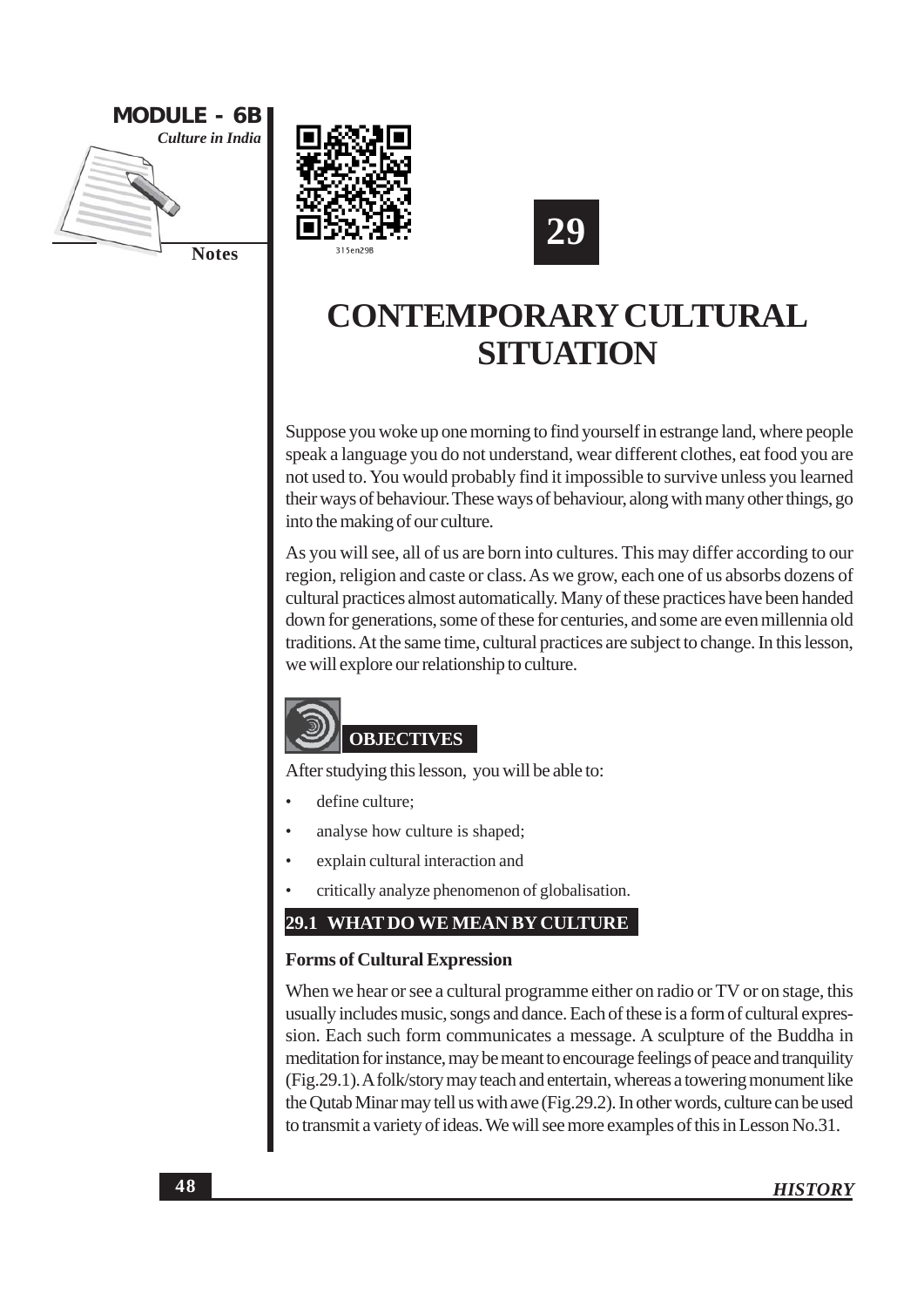

Fig 29.1 Buddha





Fig 29.2 Qutab Minar

We have a wide range of cultural forms in India. These include sculpture, architecture literature, painting and music to name a few. There is an immense variety within each of these. For example, if we think of songs, we can immediately think of so many types: folk songs, film songs, bhajans, qawwalis. etc. Each type is usually sung on a special occasion, and has a special purpose. At the same time, you may have noticed that some film songs are in fact bhajans or set to folk tunes. In what ways do you think that a bhajan in a film is different from that sung by devotees in a temple?

### **29.2 POPULAR OR FOLK CULTURE**

Common people have developed rich cultural traditions which are often called popular, literally of the people. People have expressed themselves and communicated cultural values through song, dance and storytelling. All of these go into the making of folk culture.

Given their limited material resources, common people cannot build grand monuments, but they create and use countless smaller objects which are extremely beautiful. While some of these objects are used for routine activities, other are



Fig 29.3 Kailashnath Temple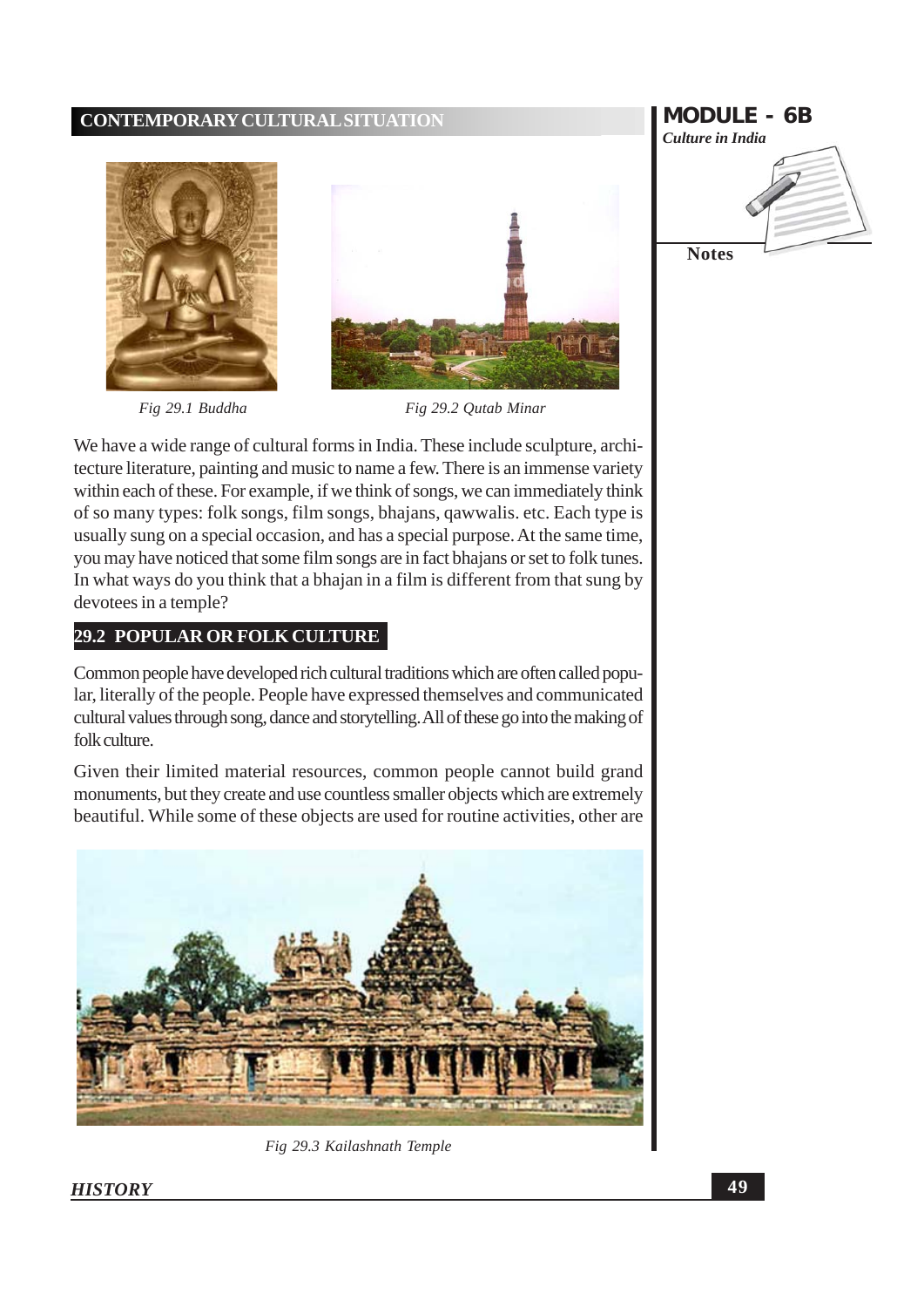

**Notes** 

### **CONTEMPORARY CULTURAL SITUATION**

reserved for special occasions. Unfortunately, most of the material used is perishable, such as cane, cloth, wood, leaves or earthenware. As such, these objects do not last very long. So we know much less about the cultures of common people from ancient times (Fig 29.3).

### **29.3 CLASSICAL CULTURE**

Dance forms such as Bharat Natyam are often referred to as classical. This means that it is one of the finest forms of artistic expression. Similarly Kalidasa is regarded as an example of a classical Sanskrit poet. The temples built by the Cholas are regarded as examples of classical temple architecture, as is the Taj Mahal of Mughal architecture  $(Fig.29.4)$ 



Fig 29.4 Taj Mahal

We can justly be proud of these achievements. However, we need to remember that at the time when Kalidasa wrote (c 4th century AD) most people in north and central India spoke various forms of Prakrit (from which many modern Indian languages have developed). While they would have followed the Prakrit portions of Kalidasas plays, they would not have been able to understand his Sanskrit Verses. Similarly, common people would have found it difficult to enter the exquisite monuments we have just mentioned. Entry may have been restricted on grounds of caste or religion.

As such, classical culture tends to be highly developed but exclusive. It is only since the last two centuries or so that many Sanskrit works have been translated into regional languages, and monuments have been thrown open to a wider public.

Folk and classical cultures have co-existed and interacted for centuries. They have borrowed and adapted ideas from each other.

### **How Anthropologists Define Culture**

Anthropology literally means the study of human beings. Cultural and social anthropologists study present-day societies, including rituals, beliefs, social customs, work patterns etc. So, When anthropologists write about culture they include some or all of these aspects.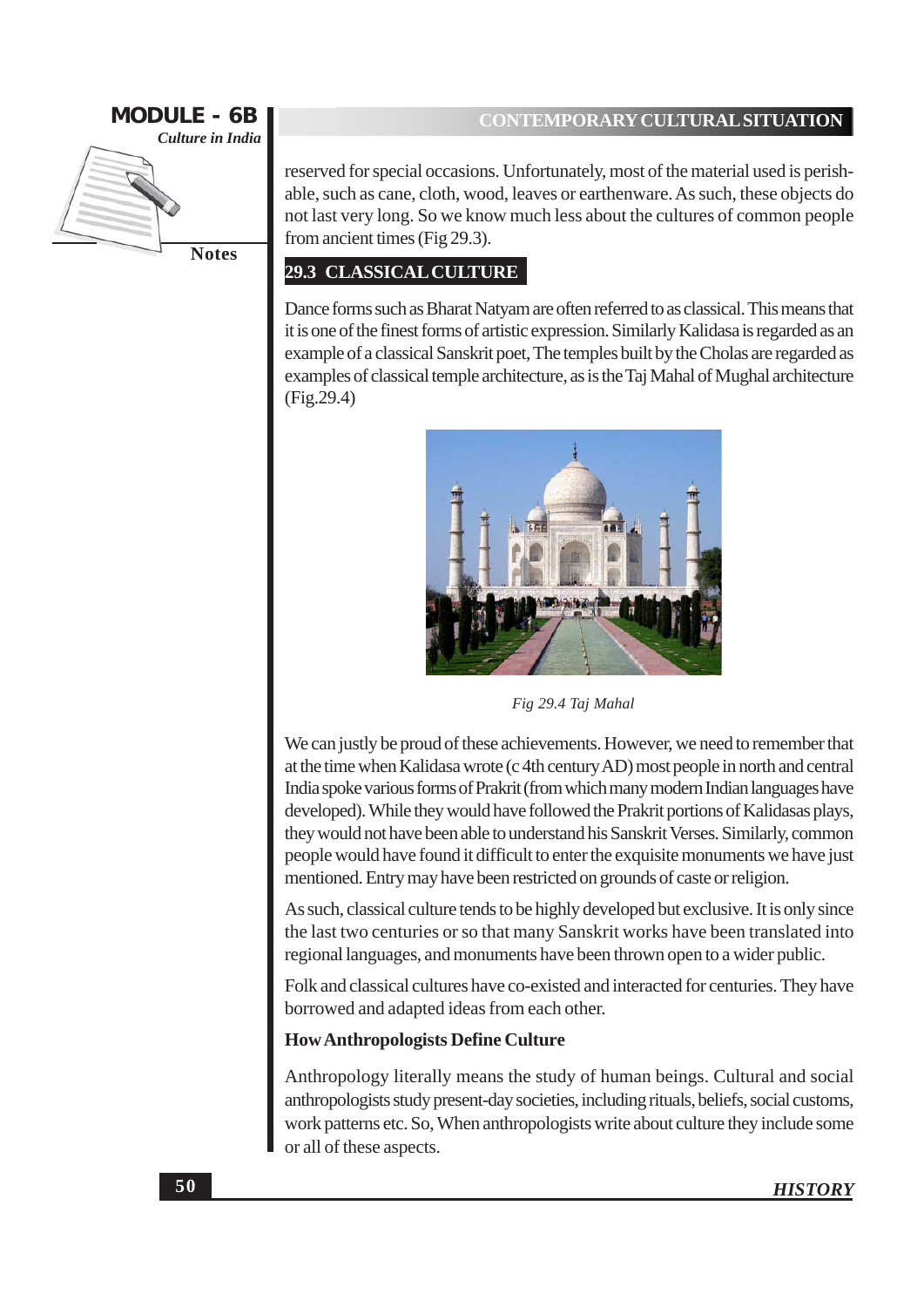### **The Archaeologist And Culture**

When often feel that we have something in common with those who eat and dress like us, whereas we tend to treat those who eat and dress differently as belonging to a different culture. This definition of culture is very similar to that used by the archaeologist. An archaeologist studies houses, tools, pots, statues, etc and tries to reconstruct how people lived in the past. Because all these objects can be seen and touched, and are more or less permanent they are regarded as part of our material culture. You will learn more about the production of some aspects of our material culture in next lesson (30).

While clothes and food are also part of our material culture, they decay very fast. As such, while archaeologists do often recover traces of food and clothes used in earlier times, these are generally fewer than those of things such as utensils, tools or weapons.

We can see then that culture can be defined in many ways:

- (a) as forms of cultural expression (e.g. song, dance, music, painting, sculpture, architecture, etc.)
- (b) in terms of the social group which produces or uses a cultural form (e.g. popular/folk, classical/elite)
- (c) broader definitions in terms of aspects of social, religious and material life.

Have you noticed how these definitions overlap? Look at the picture of this house (Fig. 29.5). In terms of its form we would classify it as an example of architecture (as opposed to sculpture or music). It is also, at the same time, an example of folk or popular culture, as it is a part of the material culture of those who build and live in it.





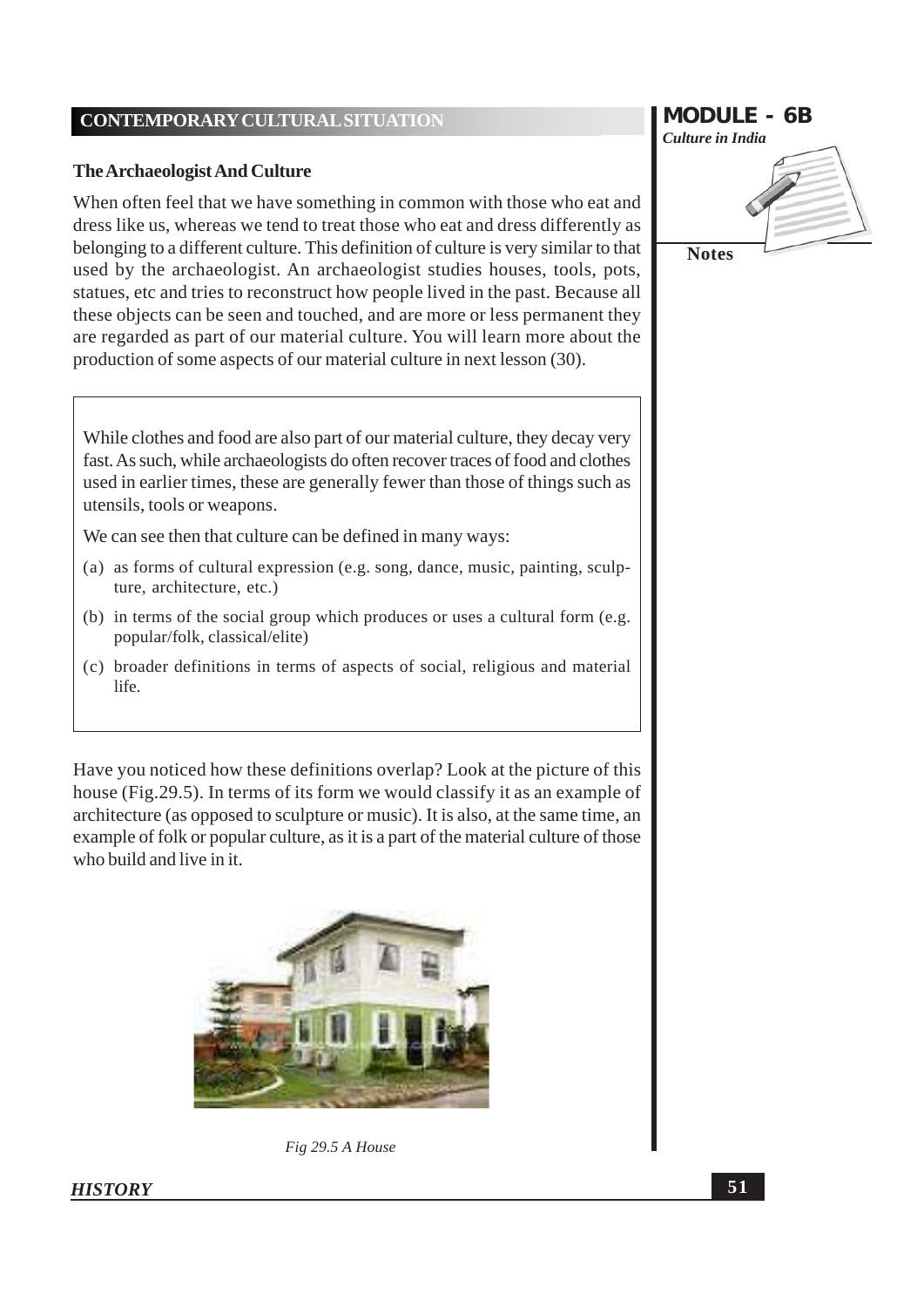

Another example: a painting from Ajanta can be classified as a classical religious painting. In the next lesson you will learn about how cultural forms are produced.

### **INTEXT QUESTIONS 29.1**

I. Match the following:

- (a) Dance Sanskrit poetry
- (b) Taj Mahal form of cultural expression
- (c) Kalidasa Mughal architecture
- (d) anthropology material culture
- (e) archaeologists Social customs
- II. State whether true or false:
- Film songs never borrow folk tunes. 1.
- $2.$ Story telling is a part of folk tunes?
- $3.$ Rituals are not a part of our culture.
- 4. Houses, clothes and food are part of our material culture.
- Folk and classical cultures have not influenced each other. 5.

### **29.4 HOW CULTURE IS SHAPED**

Some of our most spectacular forms of cultural expression are connected with religion. In architecture, the stupa at Sanchi (Madhya Pradesh), the temples of south



Fig 29.6 Sanchi Stupa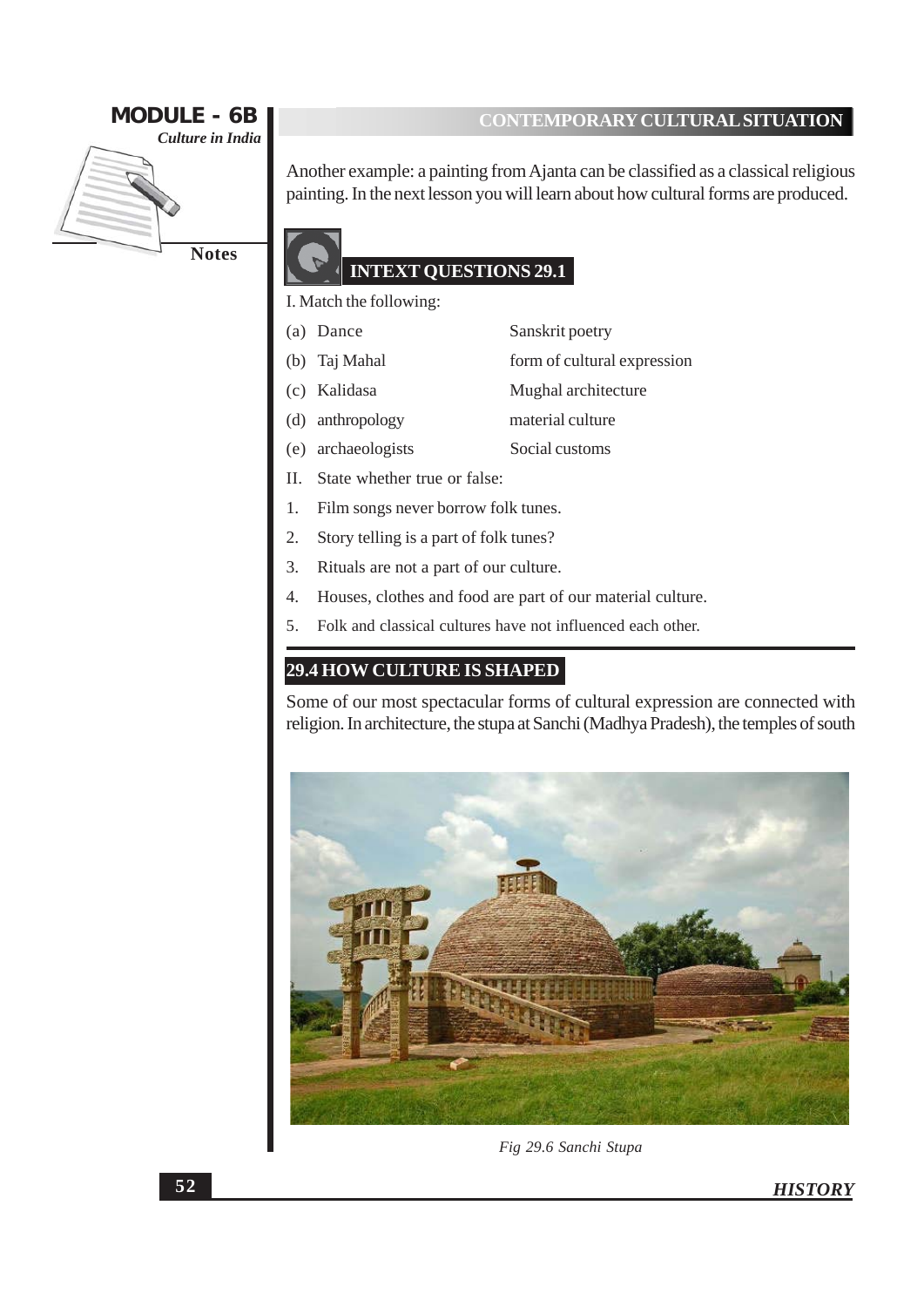India mentioned above, and those at Dilwara (Rajasthan), as well as the Jama Masjid, Delhi (illustrations) are outstanding examples of beautiful structures created for religious purposes.



Fig 29.7 Dilwara Temple

Religion has, through the ages, also inspired some of our best poetry and music. These include Vedic chants, the compositions of Buddhist monks and nuns, and perhaps most well-known, the compositions of Bhakti and Sufi saints.

Tamil Nadu has had a rich and continuous tradition of Vaishnava and Shaiva devotional literature, which includes the compositions of women like Andal. One of the earliest and best-known Kashmiri poets was Lai Ded, a woman saint of the fourteenth century.

Today, medieval saint-composers such as Mira Bai, Guru Nanak and Kabir are revered not only in their own regions but throughout India. Many saints belonged to low castes and used the language of common people. Their compositions, part of our popular culture, have been transmitted orally for centuries.

Our religious beliefs also influences our daily lives. Sometimes, marriage rituals, the food we eat, and the clothese we wear are governed by religious rules. But, more often, what we eat and wear, or our marriage customs, "vary according to regions rather than according to religion. To take a simple example. Hindu Muslim Christian and Sikh wornd in Punjab-generally wear salwar kameej, whereas Hindu, Muslim and Christian women in Tamil Nadu usually wear saris. So while our religious beliefs do shape our cultural practices, they are not the only influence.

# **MODULE - 6B** Culture in India **Notes**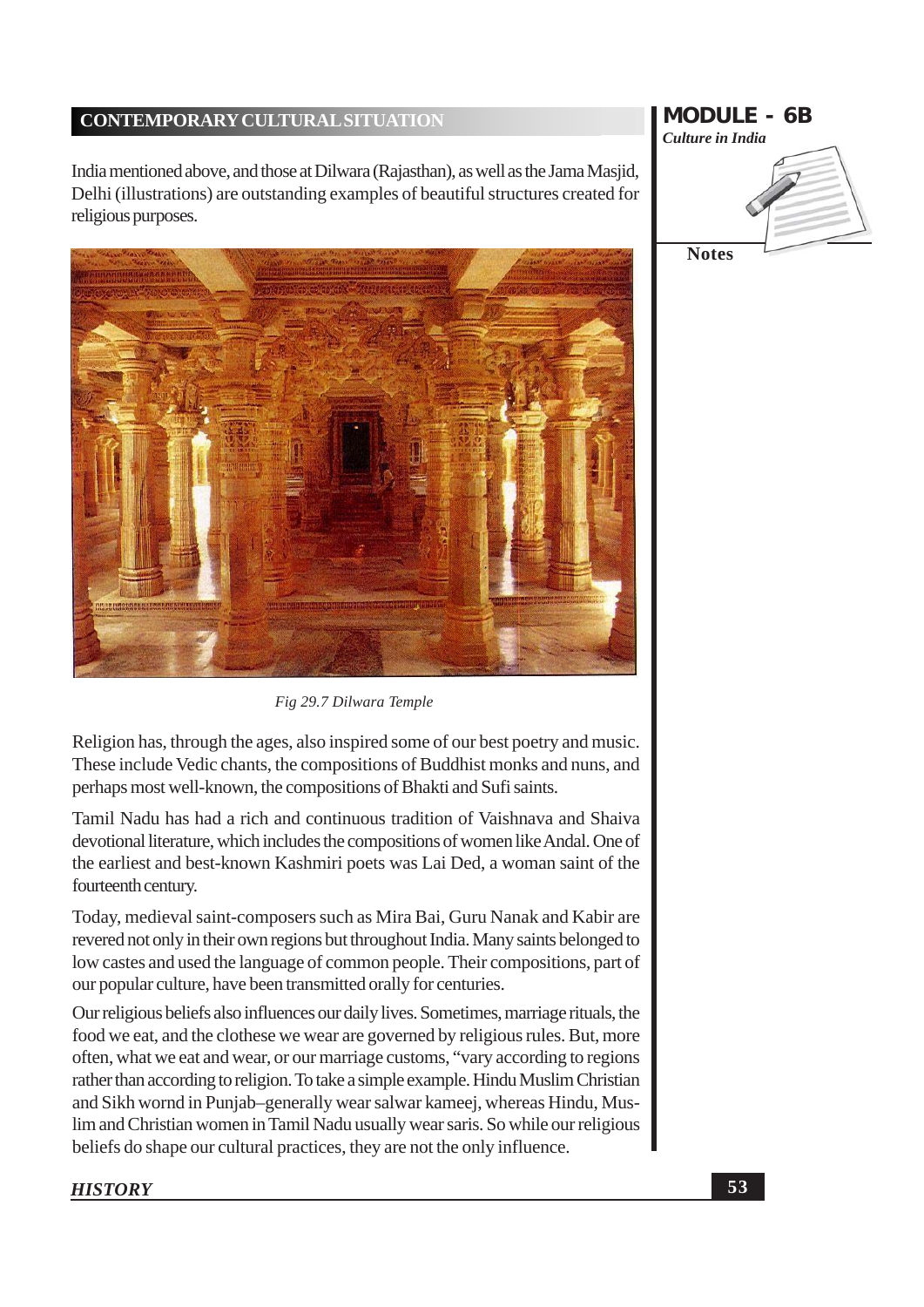



Fig 29.8 Jama Masjid

### 29.5 OUR SOCIAL AND ECONOMIC SITUATION

Many of our cultural practices are influenced by our social and economic situation. For example, our social situation may influence what we wear. You may have noticed that many women are required to dress differently, depending on whether they are unmarried, or widowed.

Sometimes, our cultural practices may be influenced by both our social and our economic situation. This includes such things as our tastes and preferences in music-whether we like folk songs, film songs, classical music or western pop music. While we can learn Hindi film songs quickly from the radio, for example, learning classical music is far more difficult and expensive. It also takes much longer, and many of us might find it difficult to spare time for it.

The cultural objects we produce and use are also often limited by our economic resources. None of us would have been able to build the Taj Mahal even if we had wanted to. This was only possible for Shah Jahan, the ruler of a large and prosperous empire.

Shah Jahan began the construction of the Taj Mahal in 1632, in memory of his wife, Mumtaz Mahal. It took about twenty two years to build the monument, with as many as twenty thousand labourers working daily during the earlier/stages. The cost of construction was forty million rupees, an enormous sum in those days.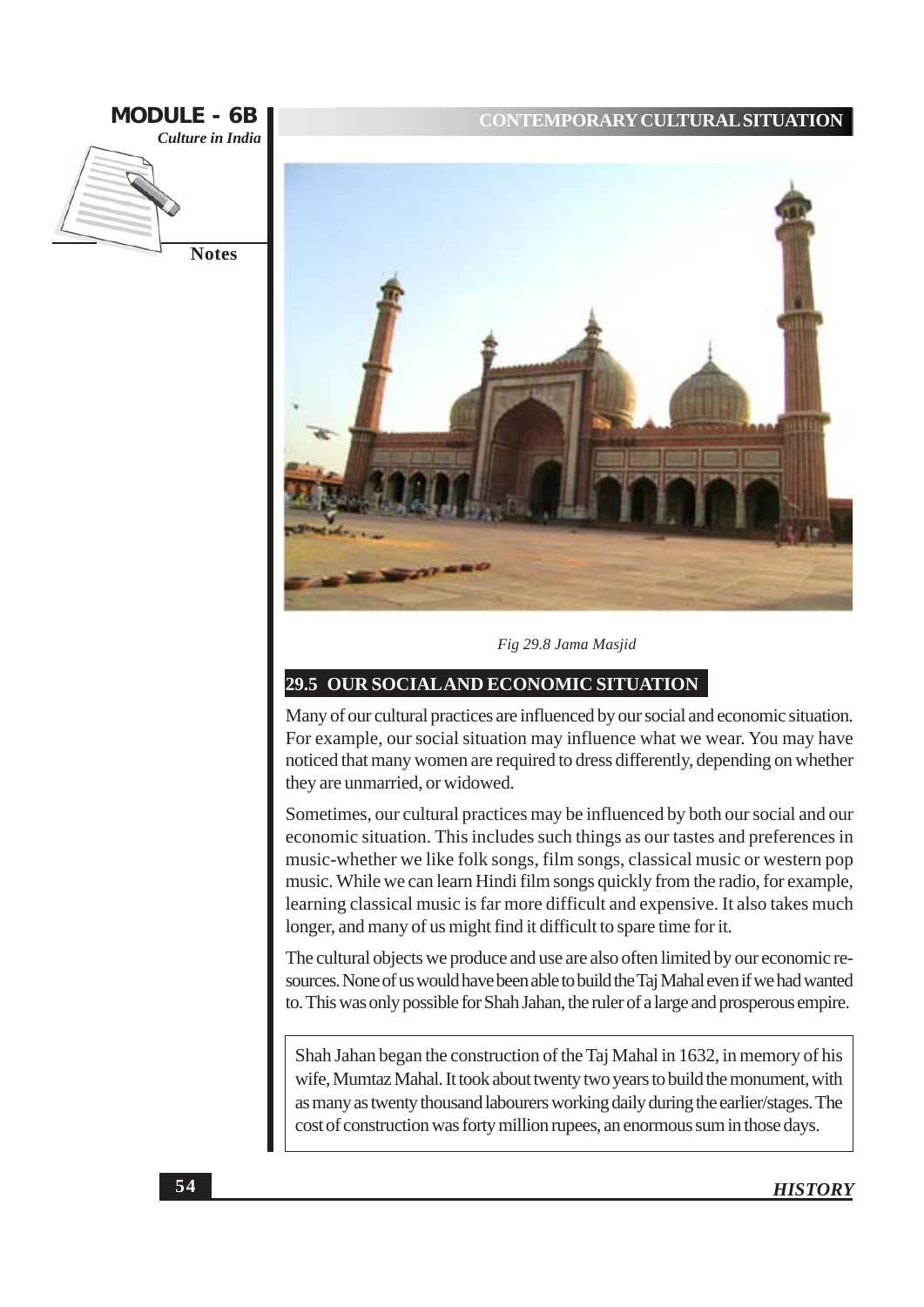Fig 29.9 Jodhpur Fort



Fig 29.10 Jaipur Fort

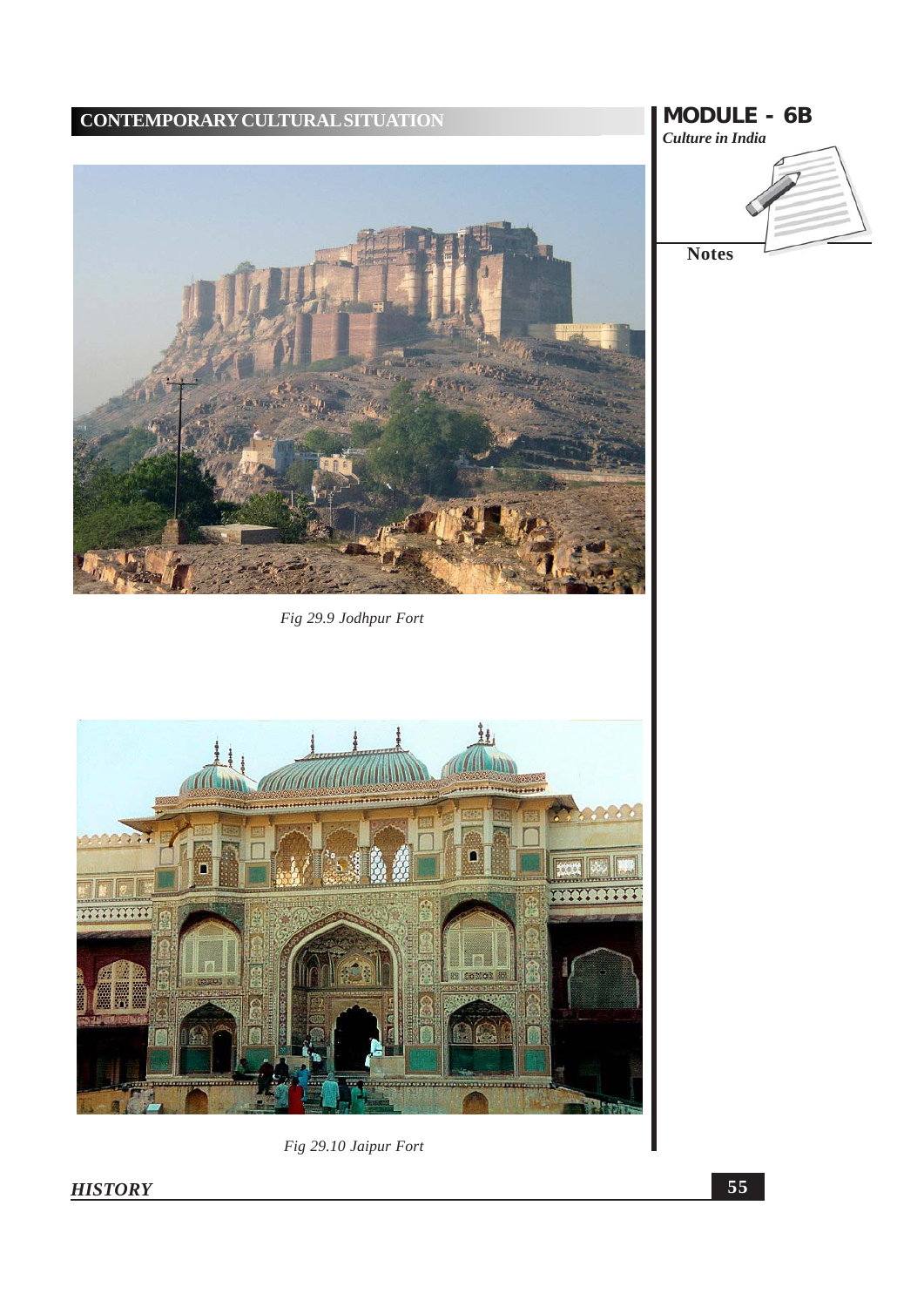

**Notes** 

### **CONTEMPORARY CULTURAL SITUATION**

In fact, most of the splendid forts, palaces, and religious monuments we see (illustration, Jodhpur/Jaipur) were built by rulers. Apart from serving as royal residences or places of worship, they were also meant to proclaim the power and glory of those when got them built. However, although material resources are important, they are not always decisive. Mira Bai left the wealth and splendour of the palace of Chittor to embrace a life of homelessness and freedom to pursue her spiritual goals. Today we remember her songs and *not* her husband.



### **INTEXT QUESIONS 29.2**

### 1. Fill in the blanks:

- $1.$  The  $$ at Sanchi is an example of religious architecutre.
- 
- 3. \_\_\_\_\_\_\_\_\_\_\_\_\_\_\_\_\_\_\_\_ was a famous woman saint of Tamil Nadu.
- 4. \_\_\_\_\_\_\_\_\_\_\_\_\_ is one of the best-known Kashmiri poets.
- 5. Bhakti and Sufi saints composed poems in the language of the
- 6. These poems were transmitted  $\overline{\phantom{a}}$
- 7. The clothes we wear vary according to rather than \_\_\_\_\_\_\_\_\_\_\_\_.
- 8. Forts and palaces were built by \_

### **29.6 CULTURAL INTERACTION**

Our culture is often shaped through a process of interaction. This happens when people with different cultural traditions come into contact with one another. Such contact can take place through the expeditions and voyages of merchants or traders, or when conquerors invade a country. It also occurs when pilgrims or travellers visit distant lands, and when craftsmen and labouring women and men travel from place to place in search of employment.

Those involved in such interactions learn about the practice of different peoples, and carry their own ideas and customs to new lands. In the process, the cultural practices of all those who participate in such interaction tends to change.

Let us take the example of food. Did you know that vegetables like the potato and tomato were introduced to India about five hundred years ago by Portuguese traders and soliders who brought them from central America, and that tea has come from China? Other food items, such as rice and the dals we use, oilseeds like mustard and sesame, have been cultivated in India for over five thousand years.

If you look at what we eat today, you will notice that it is a mixture of foods which have been traditionally available, as well as more recent additions. At the same time, people in other parts of the world, such as the USA and Great Britain, have developed taste for Indian cuisine, especially curries and kababs. You will come across more examples of cultural interaction and its effects in the lessons which follow.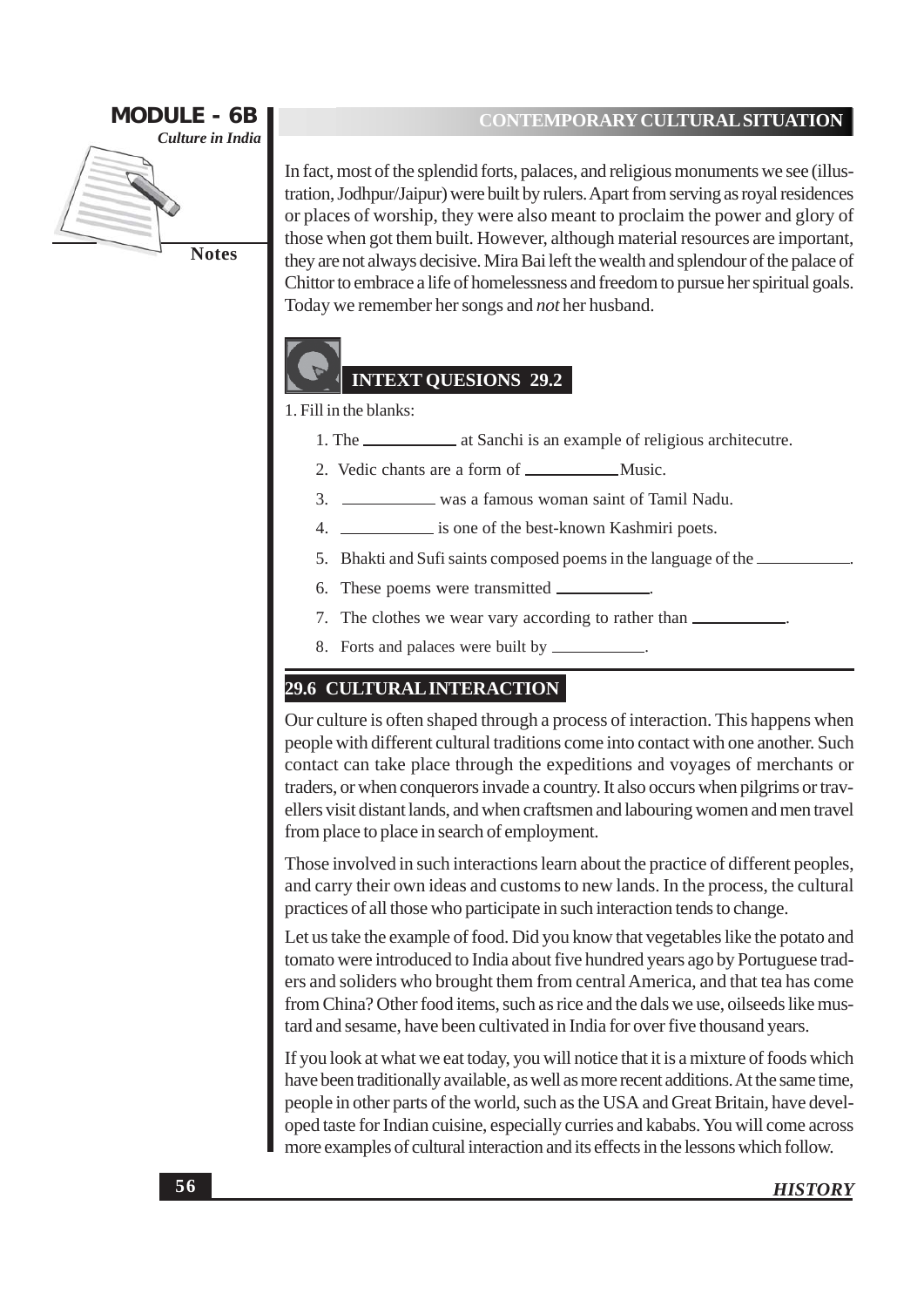## **INTEXT QUESTIONS 29.3**

State whether true or false:

- Cultural interaction can take place when merchants visit new lands.  $\mathbf{1}$
- 2. Invasions do not lead to cultural interaction.
- $3.$ Tea was grown in central America.
- $\overline{4}$ . Mustard and sesame were brought to India by the Portuguese.
- 5. Curries are popular in Great Britain.

### 29.7 GLOBALISATION

The process whereby the entire world is being brought under a single economic and cultural network is often referred to as globalisation, (from the word globe)



Fig 29.11 Airline network

### 29.8 WHAT IS A GLOBAL VILLAGE

You may have heard the expression global village. At first sight it may appear to be contradictory. How can something which is global or worldwide be a village at the same time?

The phrase global village was used for the first time by a scholar named Mc-Luhan. He felt that with the increased use of television, communication would change

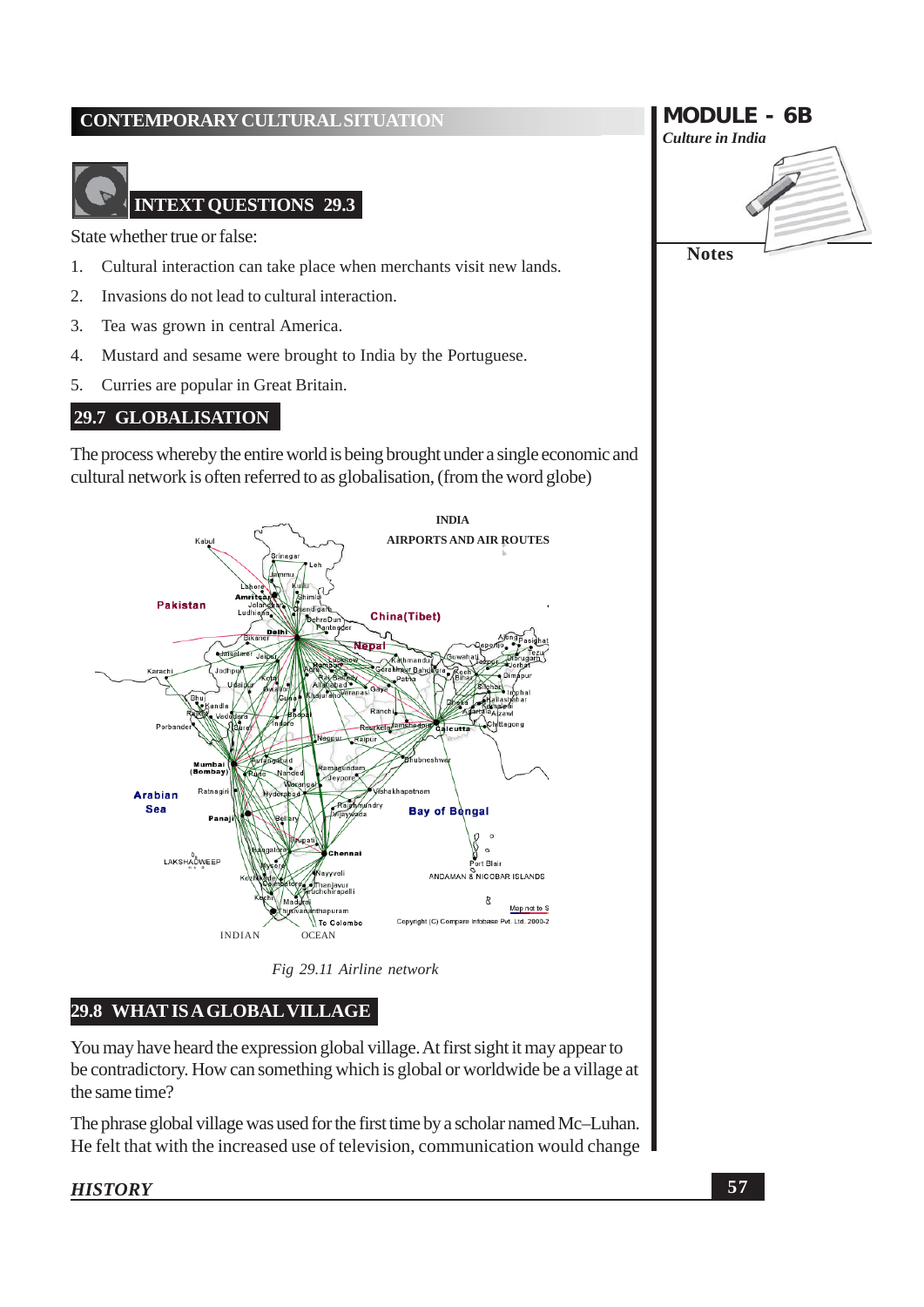

dramatically This meant that people would be able to send messages across thousands of miles almost instantly. As a result, physical distance would no longer appear as a barrier, preventing or slowing down communication.

Over the last few decades, and especially in the last ten years, the vast TV networks which have emerged through the use of satellites and other powerful technological devices might make us believe that Mc-Luhan's prediction has come true. Sitting in India, we can watch Nelson Mandela taking over as president of South Africa, or a cricket match in Sharjah. But then we may ask are the differences amongst people only those of physical distance?

While most people who live together in a village are farmers, there are obvious differences amongst rich landlords, small farmers, tenant cultivations, craftsmen, and landless agricultural labourers. In other words, people can be close to one another in physical terms, but be separated by social and economic distance. As the landlord are more powerful they tend to dominate social, economic and cultural interaction in the village. So although communication may be direct, and face-to-face, it is at the same time influenced by the fact that those who participate in it are not equal in status.

This problem is aggravated even more in the global village. Here communication is dominated by people in cities. You may have noticed that on the average, citydwellers are richer and more influential than those who live in villages. We can go a step further and distinguish between cities in developing countries like India, and those in developed countries like the USA. People living in the latter are generally richer than those living in Indian cities, and it is usually powerful people in these cities of the developed countries who produce and beam out TV programmes, which we then receive.

What happens in the global village is that although distances are overcome, communication becomes a one-day process. We can see and hear what is presented by the TV producers, but there is no genuine dialogue. So unlike face-to-face conversation in a small village, where we can discuss, interrupt, quarrel and make up, we simply receive the messages which flow to us from TV and often follow them. It is much more difficult to question or challenge what we are told.

### 29.9 ADVERTISING AND CONSUMERISM

Consider the programmes we listen to on radio, or watch on TV-news, films, talk shows. programmes on science, music, history, sports-the variety seems infinite. However, no matter what we might choose to watch, we also see dozens if not hundreds of advertisements. Why is this so? This is because advertisers or sponsors pay for the programmes we see. They are usually carefully to choose programmes which are popular, so that they can reach out to a wide audience. They can then advertise their products to millions of people.

What the advertisers hope is that while watching our favourite TV shows we will notice their products and be tempted to try out. In other words, they get an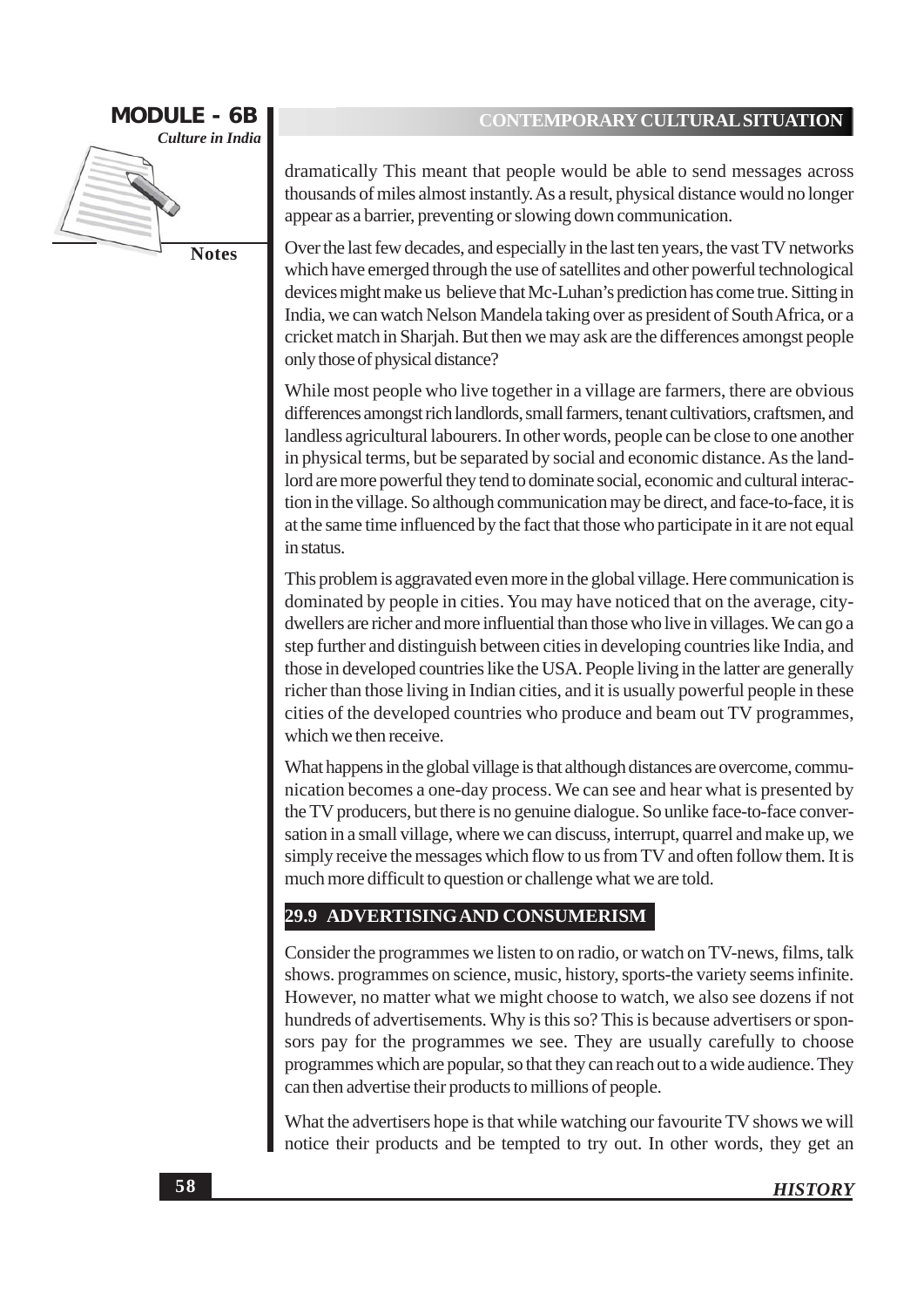opportunity to persuade us to buy their brands or products, no matter what soaps, creams, cars, household appliances the list is endless. This tendency to buy things beyond our immediate and basic requirements and occasionally beyond our means is known as consumerism.

Thus, while distances have indeed been bridged dramatically, the new technology is used to the advantage of big manufacturers including multinational companies. They create a large population of consumers who are persuaded to spend what they earn, or even borrow to buy various "objects of desire".

As it works at present, globalisation usually serves the interests of rich industrialists more than anything else. For globalisation to be truly beneficial it will have to develop into an interaction based on respect for cultural diversity and a sharing of the world's resources rather than their concentration in the hands of a few.

We also need to remember that the potential benefits of globalisation cannot be ignored. Even as we are persuaded to buy foreign products through TV programmes, we also learn about other cultures. We have to decide what is worth accepting and what can be rejected. Globalisation is something we now live with. We must understand that we can do so on our own terms.



Fill in the blanks:

- $1.$ communication.
- The \_\_\_\_\_\_\_\_\_\_\_\_\_\_\_ phrase was coined by McLuhan.  $\overline{2}$ .
- 3.
- 4. Global communications are dominated by the \_\_\_\_\_\_\_  $\equiv$  countries.



# WHAT YOU HAVE LEARNT

Culture is an integral part of human existence. There are many forms of cultural expression. Forms which are produced by or for common people are known as popular, whereas more exclusive forms are known as classical culture includes our social customs as well as objects such as clothes or food which we use in our daily lives. Our cultural practices are often influenced by our religious beliefs and our social and economic condition. They are also shaped through interaction amongst people. In the present-day situation, globalisation represents one specific form of interaction. This is a mixed blessing. It often leads to consumerism. This is encouraged by manufactures who advertise their products. At the same time, globalization is a beneficial force as it helps us communicate across great distances. And facilitates the exchange of all kinds of ideas and information.

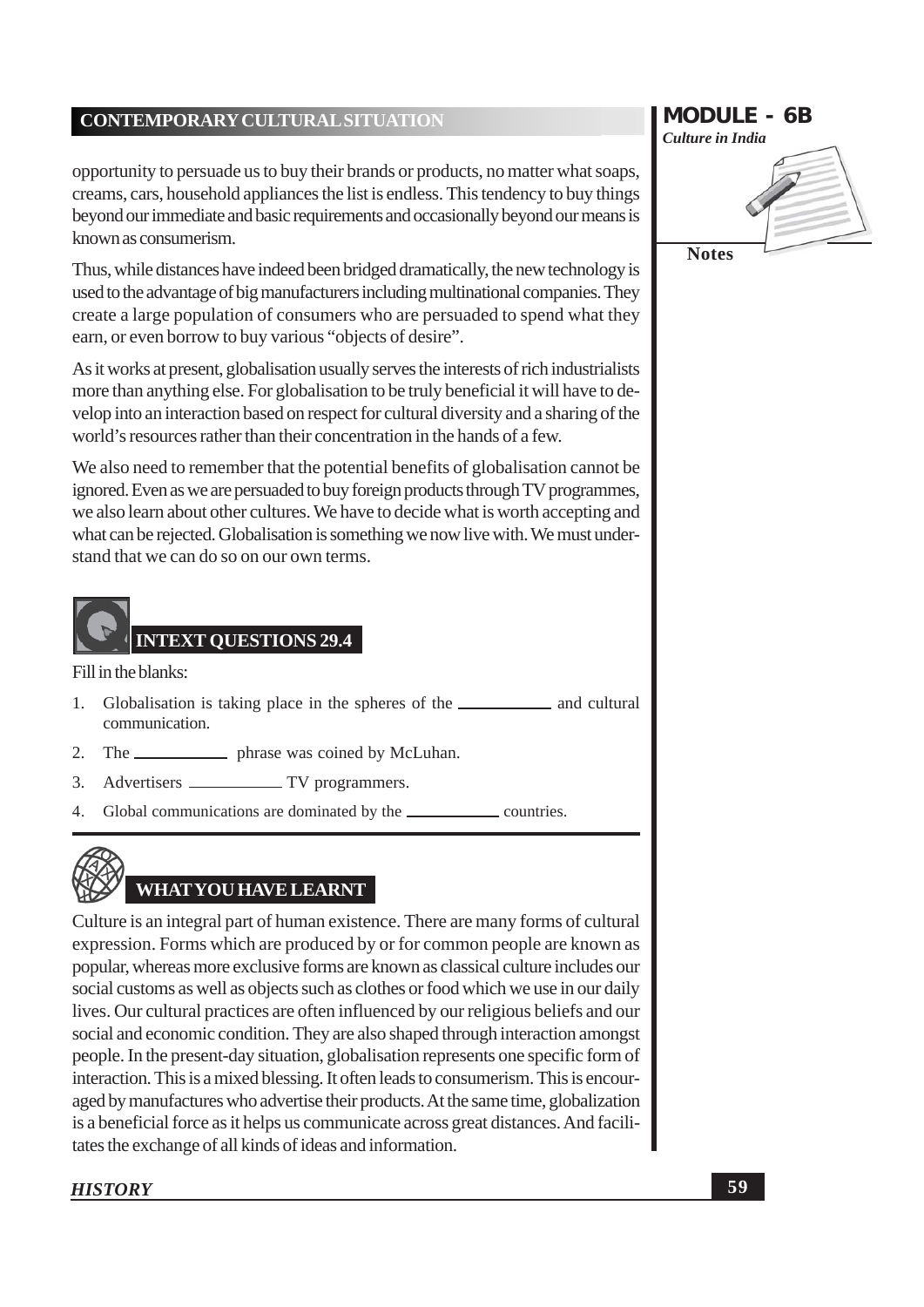